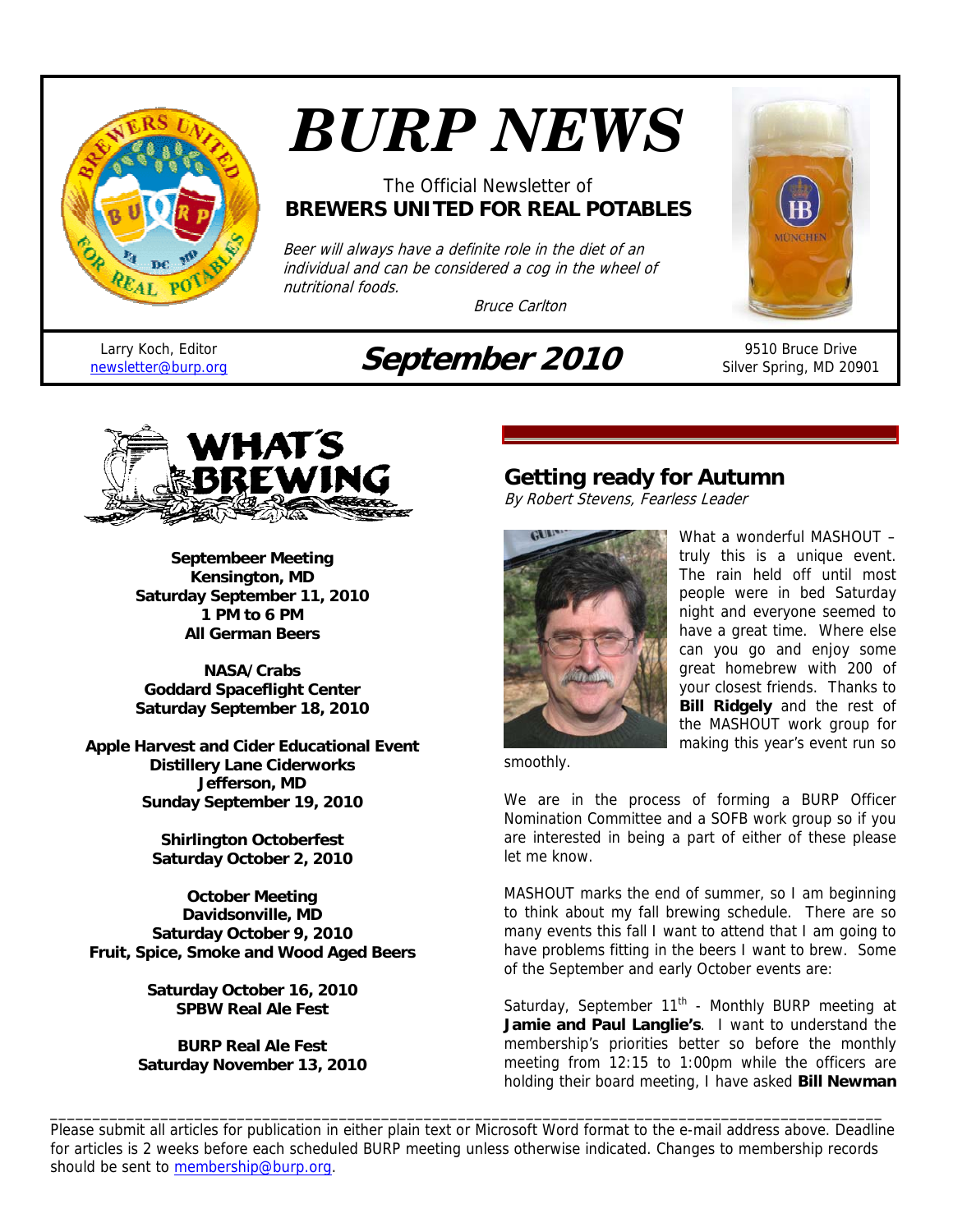to facilitate a discussion about BURP. The comments and suggestions from this discussion will be complied and used as the foundation of BURP's planning process. Please consider participating. I really am interested in what you feel BURP is doing well and how we can improve BURP.

Saturday, September  $18<sup>th</sup>$  – NASA Crabs is a monstersized crab feast at the Goddard Space Flight Center organized by the Maryland Guild and the Goddard Homebrewing club. It includes all you can eat steamed crabs, BBQ Chicken, pulled pork, hotdogs, potato salad, coleslaw, desserts, cask ale (mmmm...cask ale), soda and water. Games for adults and kids, and possibly a band this year. \$35 for ages 14+ or \$10 for ages 7-13. You can sign up at http://www.mdhomebrewers.com/crab/buy.php.

Sunday September 19<sup>th</sup> - BURP Cider picking event organized by **Mark Hogenmiller** and **Tim Artz** that was so popular last year. See **Tim Artz**'s article for details.

October  $2^{nd}$  - There are two events. There is the Shirlington Oktoberfest at which many BURPers volunteer to pour beers and the Wootown Brewers Homebrew club's German beer contest. Details about the Wootown contest can be found at http://www.wootown.org/comp/Default.aspx. Maryland Homebrew is a drop off point for entries.

When planning my fall brewing schedule, I am going to keep several contests in mind. This year I've got to try to brew my Mild about five weeks before the November 13th Real Ale contest. The next day, Sunday November the 14th, the MALT homebrew club has tentatively scheduled their Turkey Shoot Homebrew contest. All BJCP categories will be judged. MALT was kind enough to move their contest so it would not conflict with our Real Ale contest so I think we should reciprocate by entering and judging at the Turkey Shoot.

Hope you have had a nice summer and I look forward to seeing you at the Langlie's on September  $11<sup>th</sup>$ .

# **MASHOUT 2010 Report**

By Bill Ridgely

Popenoe Mountain was shrouded in fog early Thursday morning, but by the time campers began arriving, the mist had lifted, and a bright sun filled the sky. These

conditions, including fairly moderate temperatures, carried through all of the way to late Saturday night, when a downpour of biblical proportions luckily held off until most of us were tucked into our sleeping bags for the night. The MASHOUT gods were with us once again.

Thursday is a fairly mellow day with no scheduled events, as MASHOUT doesn't officially start until Friday. But a number of people take advantage of the site being open and arrive early to begin enjoying the mountaintop atmosphere. After handing off check-in duties to another volunteer, Wendy and I headed off down the backside of the mountain on our bikes to complete the "Popenoe Mountain Scenic Loop", a nice 24 mile excursion into Pennsylvania farm country, concluding with a nice gentle ascent back to the campground (Yeah, I'm being facetious here). That evening, we enjoyed the traditional "taco and marguerita bar" at Camp Belch, hosted by **John Esparolini**, **Brian & Gail Matt**, and **Jeff Chen**. Afterward, we waddled over to Camp CRABS to enjoy the excellent deep fried turkey offered by **Joel Gallihue** and company.

There were so many events scheduled for Saturday this year that the annual bike excursion on the Allegheny Passage rail trail took place on Friday instead. About 12 cyclists met up at the Frostburg trailhead and proceeded up Big Savage Mountain on a fairly gentle grade until, near the top, the trail turned and went directly through the mountain by way of the Big Savage Tunnel, a spectacular, fully lit, and pleasantly cool 3,300' break from the sun and humidity. Just beyond, the trail crossed the Eastern Continental Divide, which, at 2,392' elevation, marked its highest point on the way to Pittsburgh. It was then a pleasant 8 miles downhill to Meyersdale, PA, a very nice old railroad town with a picturesque restored train station. The group had lunch here at the G.I. Day Room, a very nice mom & pop diner frequented by local townsfolk. Wendy and I broke with the group after lunch to highball it back to Frostburg in order to make the 3:30 deadline to pick up the pork for the Sat barbeque. Finally back on the mountain, we all headed to Keg Row at 5:00 for the annual DuClaw Brewing Co "Firkin Friday", hosted by DuClaw brewers **Jim Wagner & Bo Lenck**. This year's firkin was a double dry hopped version of DuClaw Venom Pale Ale. There were some logistical issues caused by the Amarillo dry hops (which were not bagged) clogging the spigot, but the beer finally began flowing, a bit murky but very tasty with a strong Amarillo aroma and flavor. The day concluded with an excellent performance by Black Falls, the Baltimore blues band fronted by longtime homebrewer and beer geek extraordinaire **Dominic Cantalupo**. Dom and the guys played a terrific variety of blues and rock standards as well as a few originals, and they even provided a keg of their own homebrew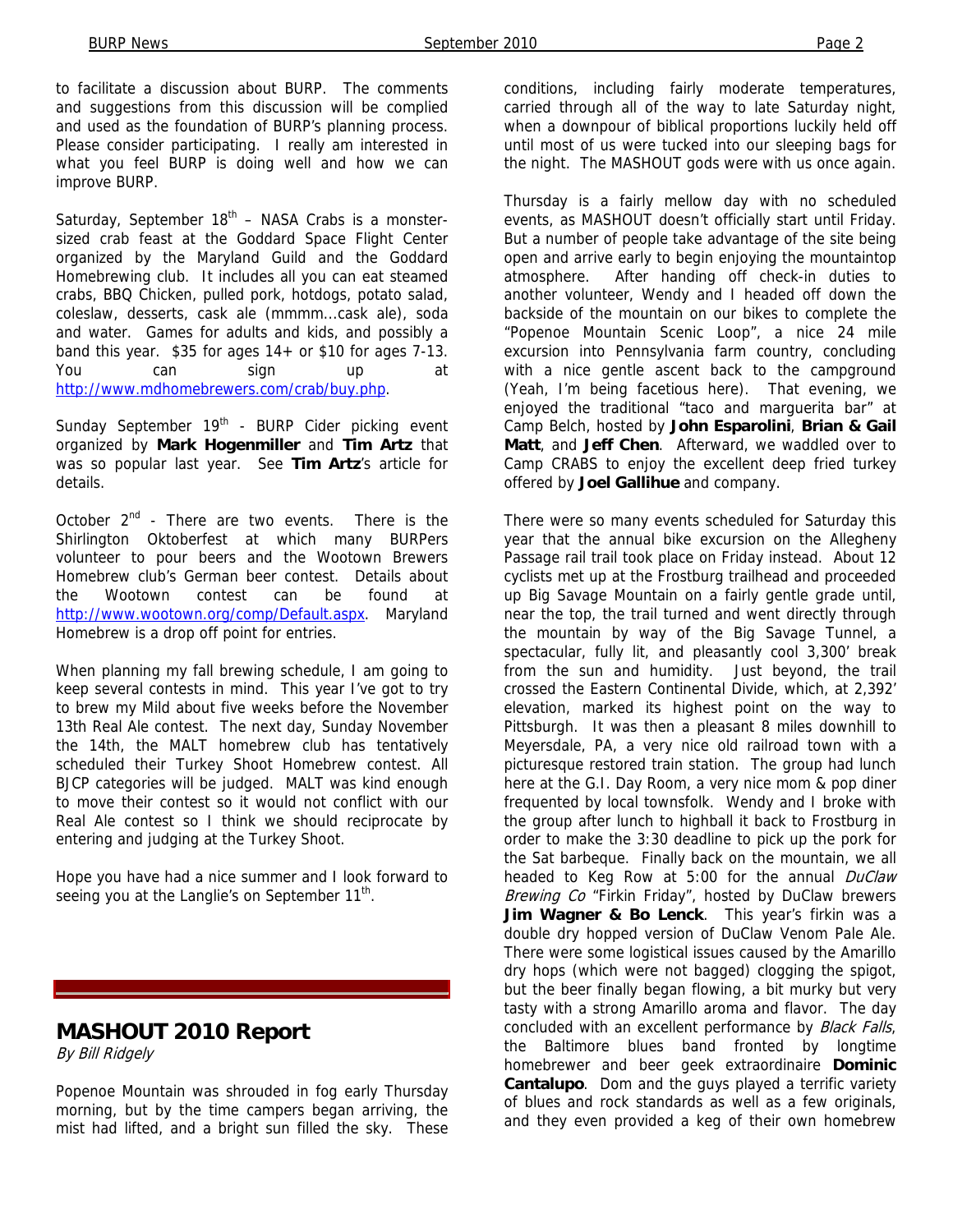for the crowd. Black Falls Triplet, a 9.3% ABV tripel, was deceptively smooth and really kept the crowd dancing. The party continued after the show and long into a very beautiful summer night. Meanwhile, MASHOUT head chef **Rick Garvin** settled in for his traditional night beside the grill, tending to the 150 lbs of pork, rubbed down and cooking slowly over the fire.

Saturday began bright and sunny as Minister of Culture **Wendy Aaronson** collected the entries (as well as judges and stewards) for the annual homebrew competition. Eight brewers representing several homebrew clubs entered Light Hybrid Ales and Pilsners in the competition, won by BURPer (and Herndon Worthog) **Mike Evans** with his Blond Ale. Wendy provides full details on the competition elsewhere in this newsletter. At 1 PM, saison lovers gathered at the camp of longtime homebrewer, MASHOUT attendee, and now professional brewer **Brian "Stillwater" Strumke** for the first "Pro-Am Saison Slam", an informal tasting of both commercial and homebrewed saisons, highlighted by Brian's cask conditioned firkin of his flagship Stateside Saison dry hopped with Citra hops. It was a remarkable beer, with a wonderful tangerine-like character imparted by the dry hops. Other professional saisons included "Red Sky at Night", probably my favorite beer from Heavy Seas Brewing in Baltimore. Brewery rep **Chris Mallon**, who brought a keg of this nectar to MASHOUT, contributed it to the event. Bottled saisons, including standards like "Saison Dupont" were also in evidence. Homebrewed contenders included kegs from the Aaronridge Brewery and from Sponsors Coordinator **Jeanie Osburn**. There were others which I neglected to write down (by this time, things were getting a bit fuzzy). I apologize for forgetting all of the contributors, but I can say that all of the ones I tasted were excellent! The Slam was made even better by a batch of excellent wings contributed by Camp CRABS. The ones I had were delicious and went great with the farmhouse-style ales. And speaking of CRABS, the Baltimore club once again concluded the formal Saturday homebrew tastings with their annual "Big Brew Tasting", where six huge beers were paired with complimentary food. The event began with DuClaw "Devil's Milk" barleywine paired with bacon wrapped dates (simmered, of course, in barleywine). This was followed by Avery "Seventeen" (a dry hopped black lager) paired with brats and sauerkraut. The event concluded with New Glarus "Raspberry Tart" served with a shooter of spiced vanilla "whipohol" cream. In between, there were two homebrew pairings - **Joel Gallihue's** smoked porter served with smoked salmon on crackers and the CRABS club's 4-year old bourbon barrel stout paired with peaches glazed in a bourbon stout reduction. Amazing stuff! Back in the pavilion area, pork was being pulled, potatoes and onions were

being baked, corn was being boiled, and side dishes were being brought for one of the true highlights of MASHOUT, the Saturday barbeque supper. There were so many extraordinary contributions this year, I couldn't begin to describe all of them. A couple of standouts included **Calvin Perilloux's** gumbo and **Bill and Ellen Prewitt's** cold cantaloupe soup, but there were lots of other incredible contributions. It was a groaning board of epic proportions, and a fine time was had by all. After dinner, prizes were awarded for the homebrew competition and the 6th Annual Popenoe Mountain Pub Quiz, presented once again by **Jamie Langlie** and **Mac McEwen**. This year's quiz was won by perennial favorites "The Poker Guys", who tirelessly worked on answering the questions between the endless poker games (which go on nearly 24X7 during MASHOUT). Saturday evening concluded with many parties around the campground and a great campfire jam session featuring fiddler **Pops Popenoe** and fellow musicians from around the area. Off to one side, a drum circle took form, led by MASHOUT regular **Ron Bell**. There was lots of great beer provided by attendees as well as the many MASHOUT commercial sponsors. And the food tables were available for snacking late into the evening.

The aforementioned storm hit around midnight but didn't dampen the spirits of those still up and partying. The hard rain lasted only a short while, but a lingering brief shower threatened the morning breakfast. Luckily, the skies cleared as many helpers prepared succulent bacon, scrapple, eggs, and pancakes for the hungry crowd. Leftover corn, potatoes, onions, and tomatoes were also reheated, making for a great feast to complete the weekend. By noon Sunday, the mountain was rapidly clearing as tired campers packed up and headed home. It was an excellent time, a great crowd, and wonderful fellowship on Popenoe Mountain. We're already starting to plan for next year's gala 24th **MASHOUT!** 

#### **MASHOUT 2010 Thank Yous**

By Bill Ridgely, MASHOUT Coordinator

As always, there are many people to thank for making the 23rd MASHOUT a rousing success:

\* Number One - **Chuck and Helen Popenoe** for once again allowing us to take over their wonderful mountaintop property for the weekend - and especially to Pops, who coordinated preparation of the field, purchase of corn and tomatoes for Saturday dinner, and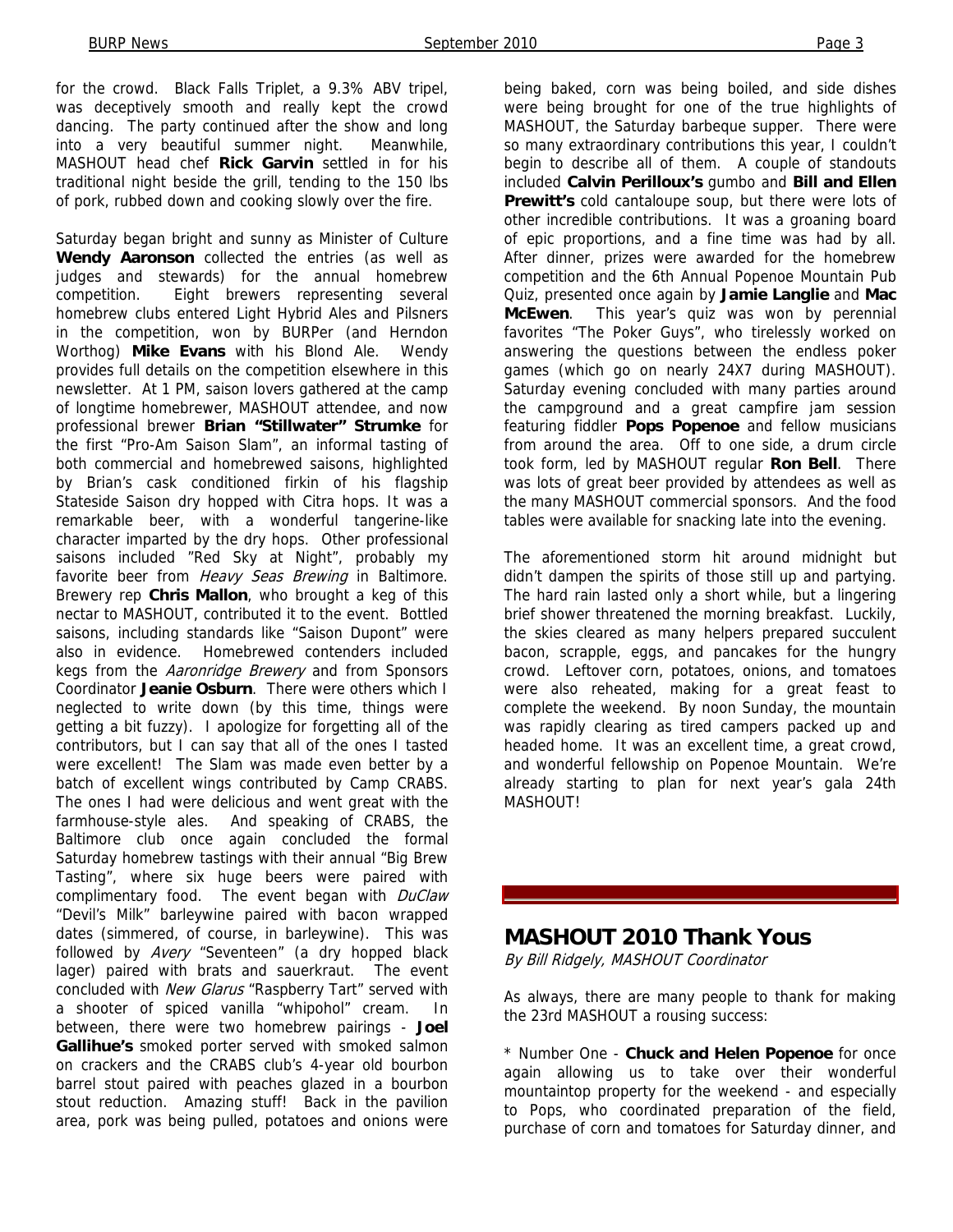delivery of the port o' pots. Special thanks also to **Charles Popenoe** for coordinating our access to fresh water through Rocky Gap State Park. Access to water is absolutely essential to the success of MASHOUT.

\* Property caretaker **Ron "Buck" Steele**, who works extremely hard every year getting the mountaintop ready for MASHOUT. Buck also helps with logistics, including returning the trailer mounted grill to the rental company. And as MASHOUT attendees are well aware, Buck cooks up some extraordinary wild game dishes for Saturday night supper. Buck is now also a full fledged homebrewer and BURP's newest member.

\* **Joel Gallihue** of the Chesapeake Real Ale Brewers (CRABS) and **Les White** of the Free State Homebrew Club Guild for serving on the MASHOUT planning committee for the 3rd year in a row. Their participation has really helped with inter-club coordination, and they have both worked hard to make MASHOUT a true multiclub extravaganza. Joel also coordinated the Pro-Am Saison Slam and the CRABS Big Brew event.

\* The "Bard of Barbeque" **Rick Garvin** for coordinating the barbeque team and working hard to make sure the meat is properly prepared, cooked, pulled, and served at the Saturday night supper. This involves an incredible amount of work, and we all owe Rick a debt of gratitude for taking the responsibility every year.

Bob and Kathleen Warriner for once again coordinating the MASHOUT check-in table. And thanks also to all those who volunteered their time to man the check-in table over the weekend.

\* **Jeanie Osburn** for serving as commercial sponsor coordinator for the 2nd year in a row. Jeanie worked hard to make sure all brewer needs were accommodated and there was excellent commercial beer on the mountain to complement the abundance of homebrew. And special thanks to all of the contributing brewers as well (see

http://brew.burp.org/Events/MASHOUT2010/Sponsors.a spx for the complete list of contributors).

\* BURPer **Steve Owens** (who lives near Cumberland and doesn't make many meetings) for contributing his awesome 4-tap trailer-mounted bar to the event (plus a large tarp under which to place it). This was the 2nd year for this wonderful bar, a great addition to the MASHOUT commercial beer scene.

\* Culture Minister **Wendy Aaronson** for coordinating and running the Saturday homebrew competition, not an easy task considering judges had to be coaxed to volunteer their time for the event. Wendy also coordinated both the Saturday night dinner and the Sunday morning breakfast.

\* **Jamie Langlie** and **Mac McEwen** for conducting the "6th Annual Popenoe Mountain Pub Quiz". A fun time was had by all answering some whimsical and, in many cases, difficult questions. Special thanks also to both **Jamie & Paul Langlie** for making sure all of the port o' pots were lighted each evening (sounds like a small thing, but it's really nice to not have to carry a flashlight each time you need to make one of those late night visits).

\* **Jim & Linda Rorick** for making coffee for all comers each morning (and helping with many other food-related MASHOUT chores).

\* Our friends at **Maryland Homebrew** in Columbia, MD for contributing prizes to the homebrew competition.

As always, I'm sure I've left some people out here, so please accept my apologies if you are one of them. So many people help with this event that it's hard to keep track of everyone. A general "thank you" goes out to all of those who helped set up and take down the facilities and helped with food prep on Saturday evening and Sunday morning.

And finally, thanks to all those BURPers who served on the MASHOUT Planning Committee! We always try to make the planning process fun, and everybody works really well together.

Only two more years to the gala Silver Anniversary MASHOUT! Can hardly wait to start planning for that one.

Cheers, Bill

#### **MASHOUT Pub Quiz Winners**

By Jamie Langie

1st Place with 40.5 points The Poker Guys: **Jan Lewandrowski, Steve Hedges, Steve Reef, Joe Belt and John Weber** Prize: \$75 MD Homebrew Certificate

2nd Place with 38 points Dark Wing Duck: **Jim Kelly, Esther King, Troy Pryor, Sharon Pryor, Bill Prewitt** Prize: \$50 MD Homebrew Certificate

3rd Place with 34 points The "BURPENOES": **Pops, Charles & Smriti Popenoe and Bob & Kathleen Warriner** Prize: \$25 MD Homebrew Certificate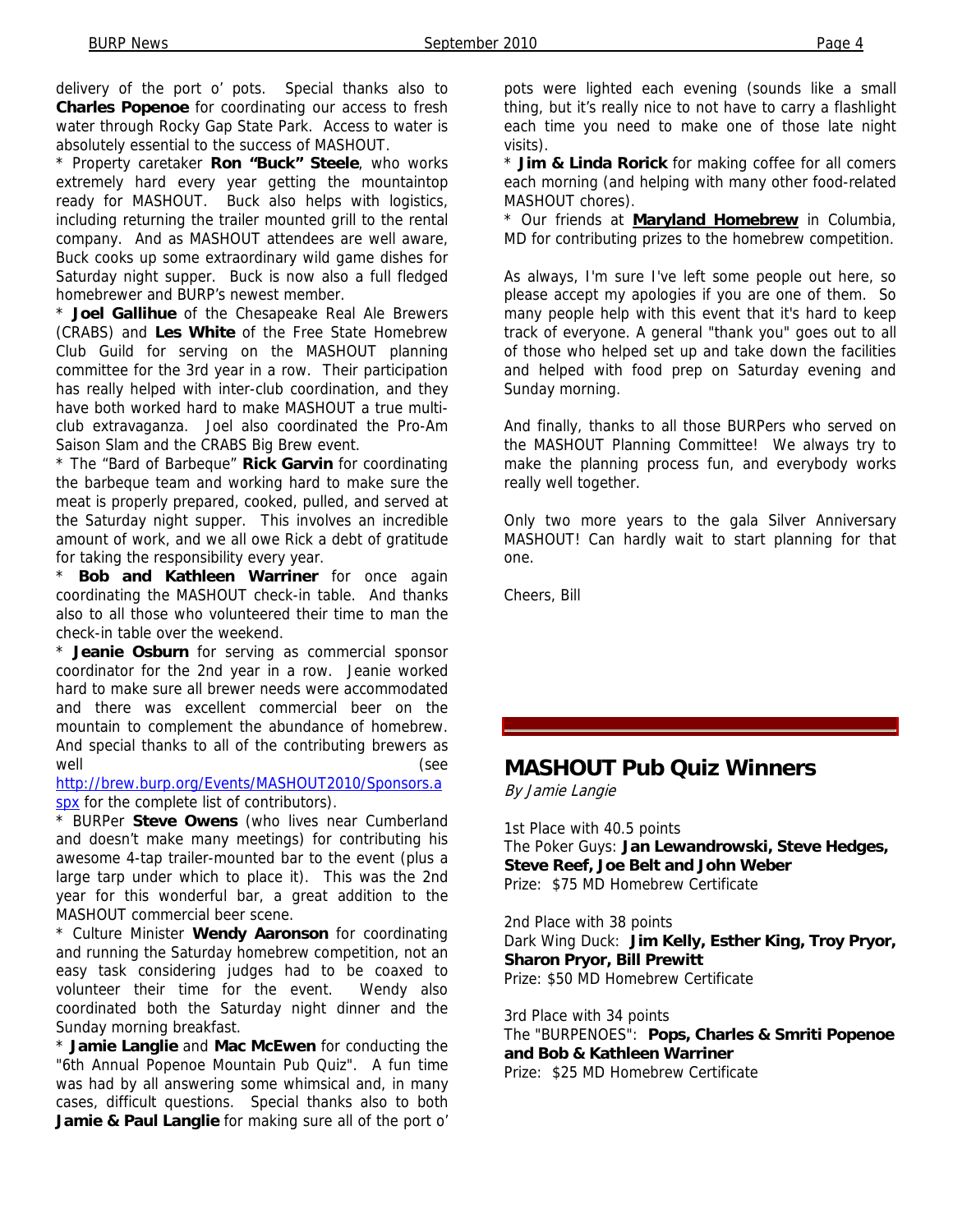# **From the Ministry of Culture**

By Wendy Aaronson and Colleen Cannon, Co-Ministers of Culture



A purpose of BURP monthly competitions is to encourage a brewer to advance their brewing skills either by improving recipe formulation and technique based on objective feedback from score sheets or by experimenting with

styles they have never brewed. A competition promotes education and the availability of great tasting homebrewed beer at meetings.

Many thanks to all who entered the Pilsner and Light Hybrid Competition in August at **MASHOUT**. This is a fun event because it is like a mini-regional competition. We had a total of nine entries from eight brewers representing three clubs, BURP, CRABS (Baltimore), and Queen City Homebrewers (Cumberland, MD). From BURP, the brewers were **Mike Evans** (Blond ale)**, Dave Pyle** (Kölsch), **Jim Rorick** (Kölsch)**, Calvin Perillioux**  (Kölsch and German Pils), and **Team Aaronridge - Bill Ridgely and Wendy Aaronson** (Bohemian Pils). **Grover Sauter** and **Tom Flanders** represented CRABS. Grover brewed a cream ale with blue agave and Tom entered an American wheat. **Clint Hamrick** represented Queen City Homebrewers with an American wheat. Many thanks to the outstanding panel of judges: **Jay Spies** (Cross Street Irregulars, CSI), **Chris Mallon**  (Heavy Seas Brewing), and **Terri Fisher** (BURP). Also, a special thanks to the lovely **Esther King** from Wilmington, NC and representing Front Street Brewery, the steward extraordinaire who kept things moving while pulling pitchers from beers in the competition on keg row. After a night of blues and beers with a little more strength, the judges enjoyed all of these quaffable beers. The clear 1st Place winner was **Mike Evans** with the Blond Ale. **Calvin's** Kölsch took 2nd Place. Calvin has earned several awards for this phenomenal beer, including the Bill Moe Award for the best extract beer in SOFB. **Team Aaronridge** took 3rd place with their Bohemian Pils, but it was a close call against Calvin's German Pils. Congratulations to the winners!

#### Brewer of the Year (BOTY)

After publishing the BOTY results last month, Mel Thompson noted an error in that Best of Show points

were not included. So, **Mel Thompson** leads with 65 BOTY points. **Team Aaronridge** has 31 points and is now first in the team division and second overall. The exciting race is for overall third place. **Mike Evans** and **Calvin Perilloux** are tied with 20 points each. Also, if either one of these guys take three first places, they could overtake Team Aaronridge for the overall second place. **Chris Sowell** (14), **Lyle Brown** (13) and **Ed Bielaus** (12). In the Team Division, the **Dickheads** (**Cannon/Crowe** Team) now have 7 points and have just pulled ahead of **Team Langlie** (6). This will be a fun finish. **Howard & Emily Michelsen** lead the new brewer division with 2 points, and **Spenser Royden** has 1 point.

#### Upcoming Competitions

There are two competitions in September. The first is any German beer in kegs. Several categories/subcategories are included: Munich Helles (1D), Dortmunder Export (1E), German Pilsner (2A), Vienna Lager (3A), Oktoberfest (3B), Munich Dunkel (4B), Schwarzbier (4C), Maibock/Hellesbock (5A), Traditional Bock (5B), Doppelbock (5C), Eisbock (5D), Kolsch (6C), Northern German Altbier (7A), Dusseldorf Altbier (7C), German Wheat and Rye beer (all of category 15). All entrants will receive 1 BOTY point. Because this is a popular vote, winners will not receive BOTY points, but they will receive beautiful ribbons. The other competition is Dark Lager (Category 4). This will be judged blindly and off line. Please bring 1 bottle to the meeting.

There will also be two competitions in October. Praise Hops is a team brew and keg competition. Horizon hops were distributed to 12 teams who are brewing a beer that showcases the versatility and best features of the Horizon hop. The other competition is Fruit Beer (Category 20), Spice/Herb/Vegetable Beer (Category 21), and Smoke-Flavored and Wood-Aged Beer (Category 22). This is a 2 bottle competition and will be judged off-line.

Thinking about the possibility of being a future Minister of Culture? Talk to Colleen and Wendy at any of the upcoming meetings. We could use some help with the busy competition schedule ahead. We'll give you some hands on training with the monthly competitions, and a leg up on planning for Spirit of Free Beer next year.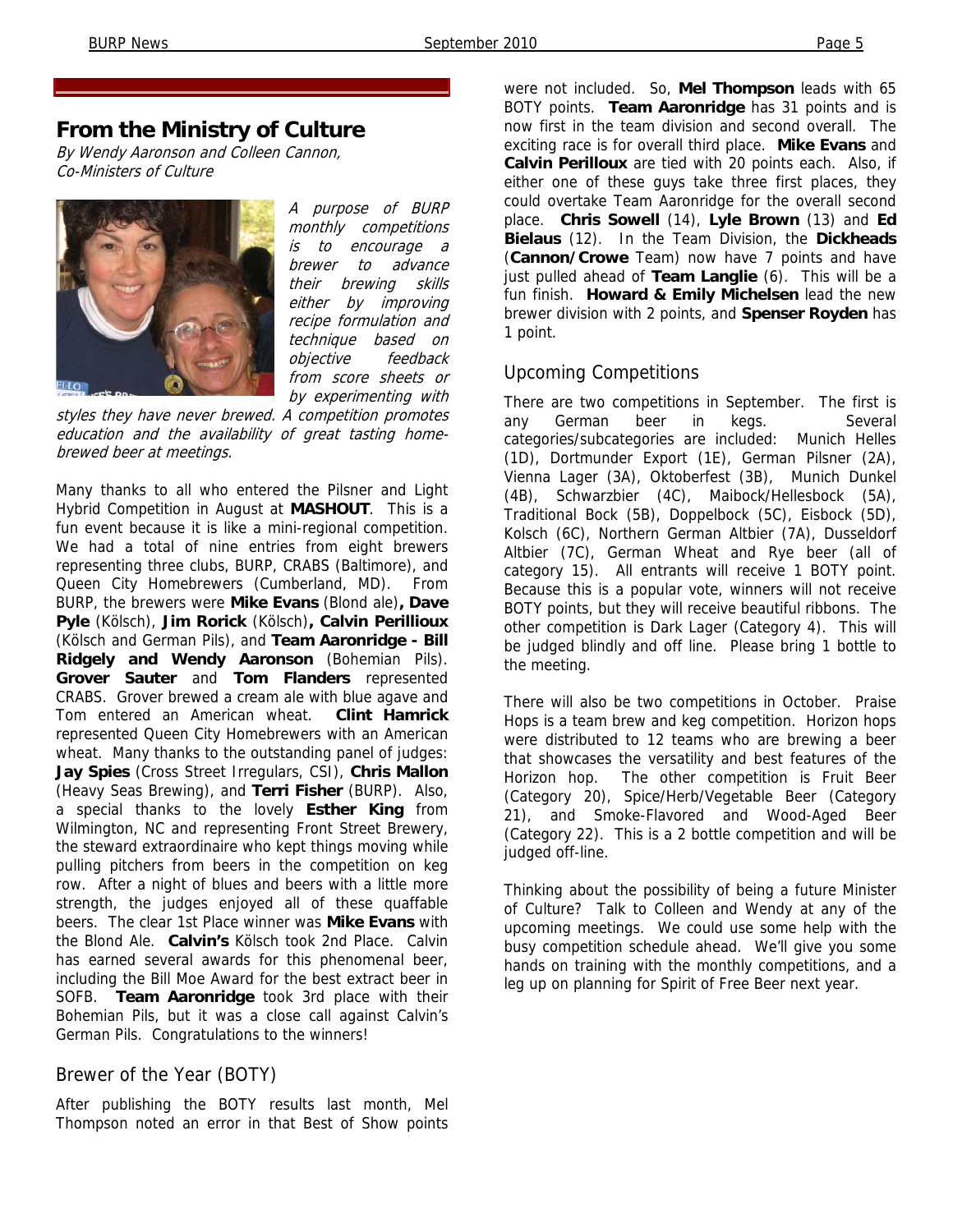# **Hop Notes from the Li-Beery**

By Bill Ridgely, Minister of History



The most recent issue of Brew Your Own (Sep 2010) has now arrived in the BURP li-beery. This is a special 15th anniversary issue of the magazine (I had no idea it had been around for so long!). The contents of the new issue can eventually be viewed online at http://byo.com, but as of this newsletter deadline, only the previous (Jul-Aug)

issue is available. One interesting feature of the new issue is "15 Great Tips from 15 Great Pros". Several names familiar to many BURPers have contributed to this article, including **Ron Barchet** and **Bill Covaleski**  from Victory Brewing, **Nick Funnell** from Sweetwater Tavern, and **John Mallett** (formerly of Dominion Brewing, now representing Bell's Brewing). Also in honor of the 15th anniversary is the magazine's commemorative homebrew recipe, which is (you guessed it) a big, malty barleywine clocking in at 1.114 OG. BURP member and DC area beer blogger **Michael Tonsmeire** (see http://www.TheMadFermentationist.com) contributes a nice article about adding fresh fruit to sour beers. The issue rounds out with a collection of anniversary clone recipes (from "5 breweries that turn 15 in 2010") and a

good article on cooking with homebrew.

I also received the latest issue of Zymurgy (Sep-Oct 2010). You can review the contents of the issue at http://www.homebrewersassociation.org/pages/zymurgy /current-issue. The lead article is on a subject of increasing interest to homebrewers - making two different batches of beer from a single mash. A large number of very interesting recipes are included. And just in time for the upcoming 2nd BURP Cider Event, there is a very good article on making hard cider by PA homebrewer **Mark Pasquinelli**. This month's "online extra" is "Making Your Homebrew Club Official", also very timely since BURP recently underwent the reincorporation process. There are lots of good tips on navigating through the legalities, including a link to a good resource available on the AHA Wiki. Finally, BURP cyclists should be very interested in the ongoing journey of bicycling homebrewer **Ilan Klages-Mundt**. Ilan has embarked on a year-long around the world bicycle trip, studying all aspects of beer and brewing along the way. After completing his trek, he plans to lecture around the U.S. on his experiences, emphasizing increased respect

for the "greatness of all beer". You can follow Ilan's journey via his website, http://www.bikeforbeer.com.

I'll have paper copies of the latest Aug-Sep issue of the Mid-Atlantic Brewing News at the September meeting. This issue is now available online in full text. Check it out on the MABN website at http://www.brewingnews.com/mid-atlantic/. Just click on the link for the "online edition".

As always, the contents of the BURP li-beery are available anytime for your perusal at http://burp.burp.org/Default.aspx?tabid=414. If you would like a book loaned to you, just let me know, and it will be delivered to you at the next BURP meeting. And, as always, if there is a book that you feel should be added to the collection, please contact me. And if you are planning to brew a specific beer style and need some guidance, I may be able to help you with an appropriate publication.

Cheers, Bill

# **Hitting the Brew Ridge Trail**

By Steve Marler



At 8:15 in the morning, the door closed and the bus moved slowly forward, exiting the West Falls Church Metro station. Forty seven BURP members and friends had just boarded the bus; their bellies full of bagels, donuts, orange juice, and coffee. A keg of **Dave Pyle's** Kolsch occupied a row of seats,

available to all. Almost nine years had passed since the last time it had happened. But that July 31 morning, those adventurous 47 embarked on a BURP bus trip to explore the Brew Ridge Trail.

The Brew Ridge Trail was developed by the breweries in Nelson County, Albemarle and Charlottesville with the assistance of the **Nelson County Economic Development** and Tourism, the Charlottesville Albemarle Convention and Visitors Bureau, and the Virginia Tourism Corporation. The four breweries that make up the trail are Blue Mountain, Devil's Backbone, Starr Hill, and South Street.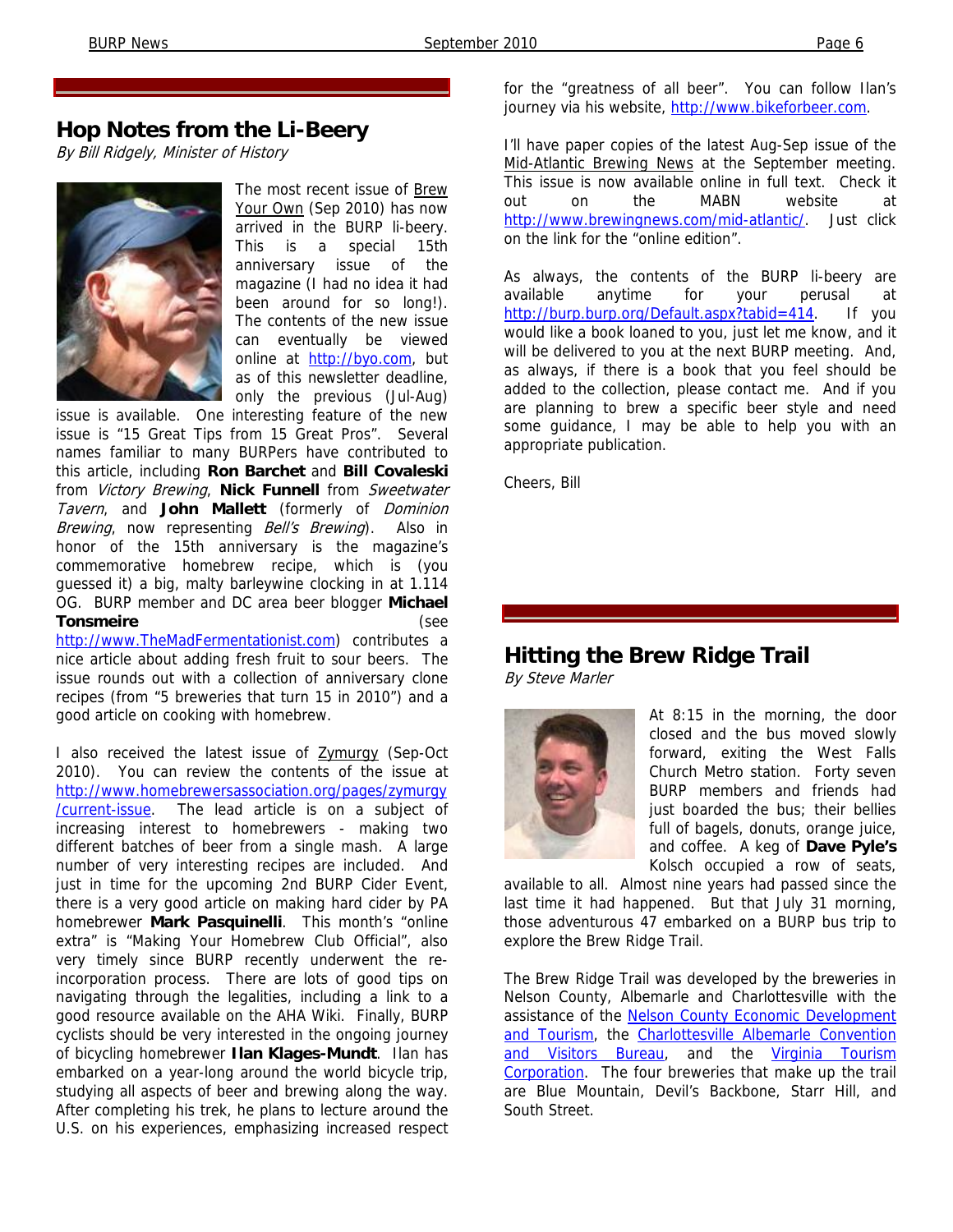**Dona Lee**, the trip coordinator, set an ambitious schedule. Along with the four Brew Ridge Trail breweries, the bus would also make a stop at the Albemarle Cider Works. Coordinating the trip was a difficult task. All the breweries were concerned about the size of the group and how it would impact their regular customers. This was especially true for Blue Mountain and Devil's Backbone. At one point during the planning, it looked like one of the stops would have to be dropped. However, Dona came up with an innovative plan of splitting the group in half for the Blue Mountain and Devil's Backbone visits. Although logistically more difficult, it made it possible to stop at all five places.

The first stop was Albemarle Cider Works. The cidery opened just a year before our visit. The **Shelton family** owns and operates the business. **Chuck** is the cider maker, **Bill** is the orchardist and big sister **Charlotte** is the front-woman. They had four different types of cider for us to try: Jupiter's Legacy, made of 15 different varieties of apples; Old Virginia Winesap, a single varietal cider made from Winesap; Royal Pippin, also a single varietal made from 100% Albemarle Pippin apples; and Ragged Mountain; made from classic apples grown throughout the Blue Ridge Mountains – Winesap, Grimes Golden, Stayman, Black Twig, and others.

The next stop was Blue Mountain. This is where the group split. The Blue team got off the bus at this point, led by team leaders **Dona and Woody Lee**. The Orange team went on with the bus to Devil's Backbone, led by team leaders **Robert Stevens** and **Steve Marler**. After almost two hours, the bus brought the Blue team to Devil's Backbone and the Orange team went to Blue Mountain.

At Devil's Backbone, we were seated outside on the deck. Brewmaster and friend of BURP **Jason Oliver**, greeted the group and gave some brief introductory remarks. Because of the size of the brewery, Jason could only give tours of 8 to 10 people and ended up giving three tours of his brew house. Devil's Backbone had 10 beers on tap, including some of Jason's award winners. Seasonal specialties included: golden ale brewed with coriander, lemon zest and Rooibos herbal tea; and dark saison-style ale.

At Blue Mountain we were greeted by **Mandi Smack**, the very pregnant wife of brewer and co-owner **Taylor Smack**. Five beers were on tap including: a crystal weizen, pale ale, wit, IPA and imperial pilsner. They also had bottles of a bourbon barrel aged stout and abbey ale. Taylor gave the group a tour of the brewery. He also encouraged us to go out and look at the hops they grow on the property. They were getting ready for

a public hop harvest the following Monday and hoped to get 800 pounds of cascade hops. Some of those hops would be used for a beer that would pay homage to Sierra Nevada that they will be brewing soon.

The bus arrived at Blue Mountain with the Blue team. The Orange team rejoined them, and the group as a whole made their way to Starr Hill. Within a couple of miles of the brewery, the bus ran into a problem. The bus was taller than the overpass that it had to go under. This required Dona to quickly come up with an alternative route with the assistance of a Starr Hill employee. Once at Starr Hill, those that were interested in a tour went forth while those who were not started tasting the beers. The BURP group took over the tables, and one of the bartenders brought a pitcher of beer and gave a brief description. That continued until the entire line-up of available beers was completed. The real treat was being able to sample, off the tank, the Brew Ridge Trail collaboration beer. The four Brewmasters from the four breweries got together at Starr Hill and brewed a dark IPA for the upcoming Brew Ridge Trail music festival. Towards the end of our visit, Brewmaster **Mark Thompson** came over and hung out with the group. As we departed he told us how much he loved BURP.



Waving goodbye to Mark, the group loaded onto the bus and were off to the last stop, South Street. At this point the group was definitely moving slower. The plan for South Street was to have everyone gather in the lounge area to hang out together at our last stop. It turned out that people were hungrier than expected, so groups gathered around available tables to eat, chat and sample beers. South Street had a full range of their beers available, including Satin's Pony and JP Ale.

Around 10:30 PM, with the hiss of the bus brakes and opening of the door, the trip had returned to its original starting point. After a round of hip-hip-hurray for Dona, everyone departed the bus, disposed of their trash,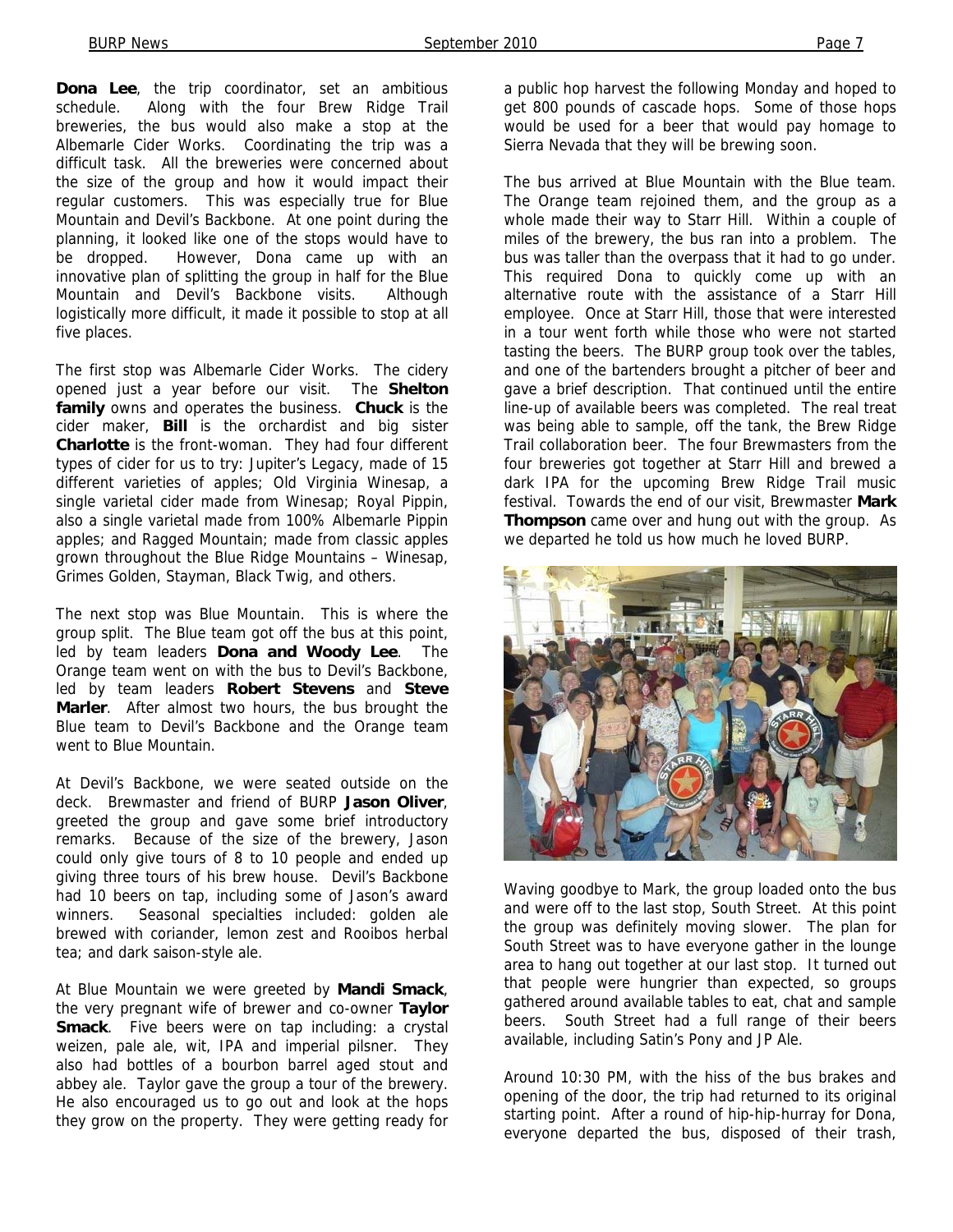gathered the growlers they had filled and the cider and beer they bought. Good-byes were said and everyone made their way home. The trip was over, the first in nine years. And for those who did not attend, you missed a good one.

#### **Artz's Craft: Enlightenment Update**

By Tim Artz, Minister of Enlightenment



**September 19<sup>th</sup>** (Sunday) is the confirmed date for the 2010 cider event at Distillery Lane Ciderworks in Jefferson, MD. Their website is at http://ciderapples.com/. Contact me NOW to get your name on the list if you plan to attend. I need number of adults, number of kids, and amount of cider you would

like to purchase. Closer to the date, I will let everyone who signed up know the start time (it will be in the morning!)

Distillery Lane Ciderworks planted the first apple trees on their historic farm, which is protected from future development by both historic and conservation easements, in the spring of 2001. The orchard now holds over 2000 trees, which produce over 8,000 bushels of apples each year. They selected the tree varieties based their extremely high consumer ratings in three important categories: fresh eating, baking, and cider making. Distillery Lane Ciderworks produces fresh apples, wonderful for eating and baking, and cider. The cider is produced in their new processing facility and is sold directly from the farm as well as to the South Mountain Creamery (SMC) located in Middletown. SMC pasteurizes and bottles the cider in their classic ½ gallon glass bottles and delivers it to homes throughout the Maryland and Northern Virginia.

In addition to the BURP event on September 19<sup>th</sup> and for those who want to get a jump on cider season, on September  $4<sup>th</sup>$  the Distillery Lane Ciderworks has announced a grand opening and is launching initial sales of their unique hard cider along with fresh apples and sweet cider. All produced on the farm by the Miller family. Their specially blended, award-winning hard cider, the original American libation. is the first hard cider to be licensed for production and sale in Maryland.

For the September 19<sup>th</sup> BURP event, Mark **Hogenmiller** and I will be your organizers for a fun day at the orchard. We also have several volunteers who have stepped forward to help out. Contact Mark or me if you can help with set up/clean up or other tasks. Thanks folks!!

There will be apple picking, pressing, crab apple jelly or apple butter making, and other fun, educational stuff. BURP will provide some lunch, with attendees also bringing potluck dishes and beverages to share. It would be especially great if the folks who came out last year can bring some of their cider to share and compare. We will need to know who is coming (for lunch head count and other planning purposes) and we will need to know how much cider each person wants to get (so we know how to plan the picking and pressing schedule.) Please let me know NOW by e-mailing enlightenment@burp.org, and I will update the attendees list. So far, I have about 20 people coming and 100 gallons of cider!

If you want cider, but cannot attend, please do not let me know that. Work with someone who is attending so they can be responsible for your needs (and they can add your total to the amount reported to me for planning). Last year, the custom pressed cider was \$8 per gallon and the pre-pressed cider was \$6.50 per gallon. We don't have prices for this year yet.

As I reported on BURPlist, things look bleak for a bulk local honey buy. The local honey harvest is very poor this year. I will keep trying to find a source, but right now it is not promising.

I am planning to do a repeat of last year's mead educational session. Date will be late September or early October. This class is only for those who either make mead or who will make mead. We will cover some basics of beekeeping and honey harvesting; honey varieties and their characteristics; mead making techniques; and mead judging. It will be a 3-4 hour session on a weekend morning. Please let me know if you are interested in attending.

For those who expressed interest in Sake making, stay tuned. I will contact you all with details as the weather will soon cool. I'm determined not to let it slip by again this year. I have all of the supplies ready to go!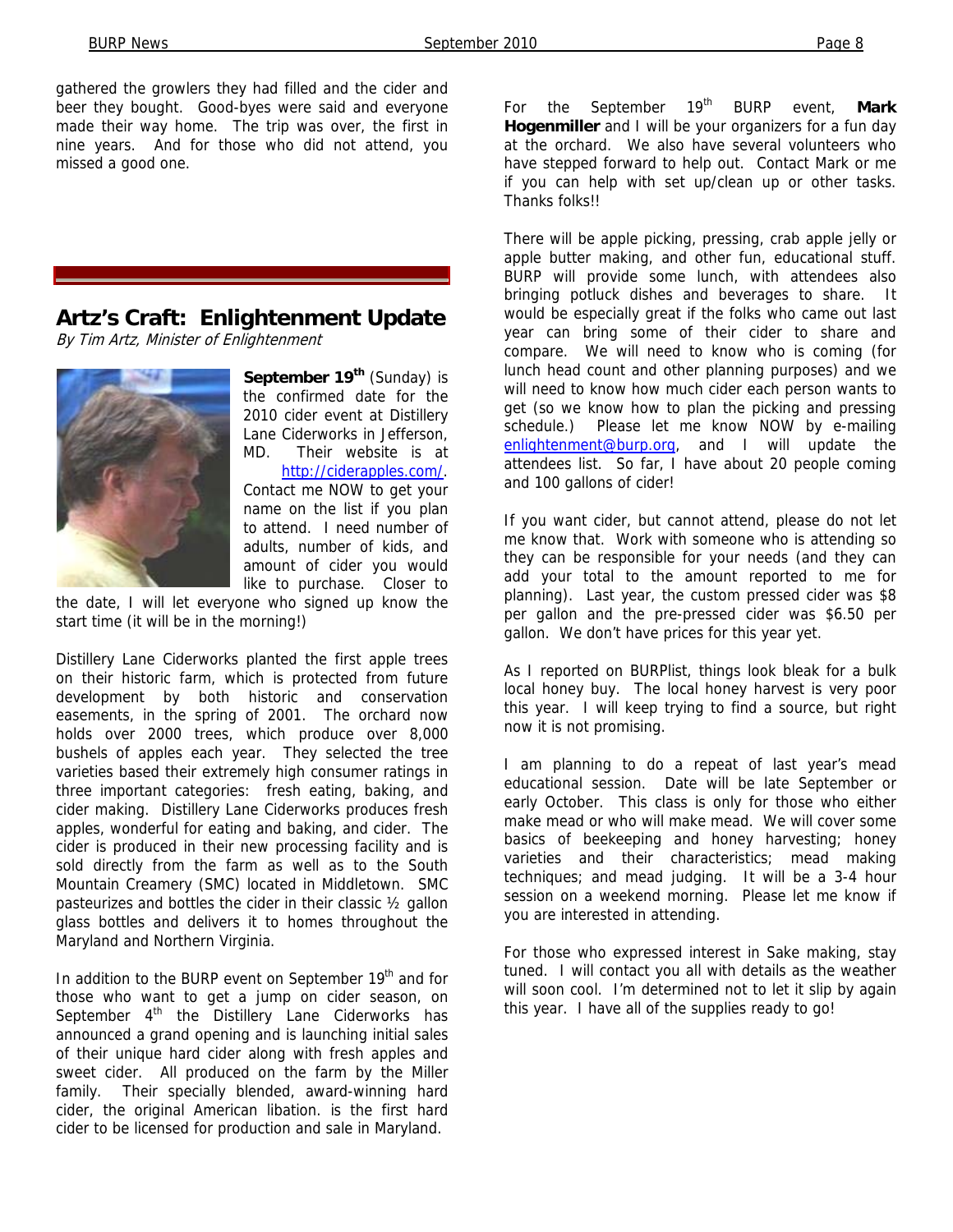By Andy Anderson



I was thinking of plagiarizing Mark Twain (after all, imitation is the sincerest form of flattery) by calling this month's column, "An Ex-Pat Yank in Earl's Court", but I figured the literary reference would be a little too obscure. Anyway, I spent Three days pouring beer at the 2010 Great British Beer Festival (GBBF), along with **Rick &** 

**Lizi Garvin** and **Christine Johnbrier**. Actually, Lizi was in charge of crowd control (she kicked people out & relieved them of weapons), while Rick, Christine, & I poured beer.

For those of you who may remember ancient history, in the Tom-n-Andy slide show on Real Ale, presented occasionally at previous BURP Real Ale meetings, I included a few slides from the GBBF in 1996. Back then, the event was held at Olympia, which is/was a cavernous building most closely resembling a dirigible hangar, located in West London. As of a few years ago, CAMRA (**Cam**paign for **R**eal **A**le) relocated their August festival to Earl's Court (the Convention Centre, not the tube station). As Earl's Court is both larger and airconditioned, I think this change was a fine idea.

According to CAMRA, it takes approximately 1200 volunteers to make GBBF run smoothly. So our group of 4 BURPers represented 0.33% of CAMRA's entire workforce! That thought alone makes me giddy (so do a lot of other thoughts, but this is not the proper venue for that). Anyway, as workers for CAMRA, we were allowed free accommodation, which translates to unused student dorms (it is summer, after all), mainly at Imperial College London. The Garvin's & Christine ended up with brand new rooms in a new dorm, which they thought was better accommodation than most Paddington-area hotels where they had previously stayed. I, however, was situated in one of the  $19<sup>th</sup>$ century buildings that remain to remind the students of just how bad the old days really were. My main complaint was that there was no bathroom in the room. Now, if the WC had been a couple of doors away, that would have been fine, but I had to actually go to a different floor to find a WC when the effects of all-day

drinking and a swelling prostate woke me up at 3 AM … and 5 AM … and 7 AM … and …

The majority of CAMRA volunteers who poured beer worked at separate bars spread out over the main floor of the Earl's Court convention centre. Traditionally, there would be about 20 different bars, which would be based on the geographical areas of the breweries. For example, all the Cornish & Devon beers (SW England) would have been served at the same bar. But this year CAMRA changed things around by grouping the bars alphabetically, based upon the County or City name where the brewery is located. That means Christine and I poured Essex, Gloucestershire, Glamorgan, and Glasgow beers all from the same bar: rather silly. But the best thing of this arrangement was that most of our beers were only of mediocre quality, so we not overwhelmed by the rabid punters seeking the latest winner. Pity poor Rick, as his bar ended up having the Champion Beer (Castle Rock, Harvest Pale), so once that was announced, it meant his bar was constantly swarmed with people demanding that one beer.



**Setting up one of the 20 Bars for GBBF** 

If you are an American who is just visiting and wants to work at GBBF, you will quickly learn the UK monetary system, as all sales are by cash (as opposed to tickets or free drinking). You will also get a better understanding of baseball pitchers and their rotator cuff injuries as your shoulder begins to ache after pulling pint after pint. But I think the toughest aspect of working behind the bar is that you are standing on concrete all that time. It may sound trivial, but your feet and legs will be aching after 5 hours of standing on concrete.

But I can hear you all the way over hear: you're only complaining, what about the good stuff? And there is plenty of good stuff: almost unlimited free beer, access to areas where you can rest "Far from the Madding Crowd" (sorry, Thomas Hardy), a sense of camaraderie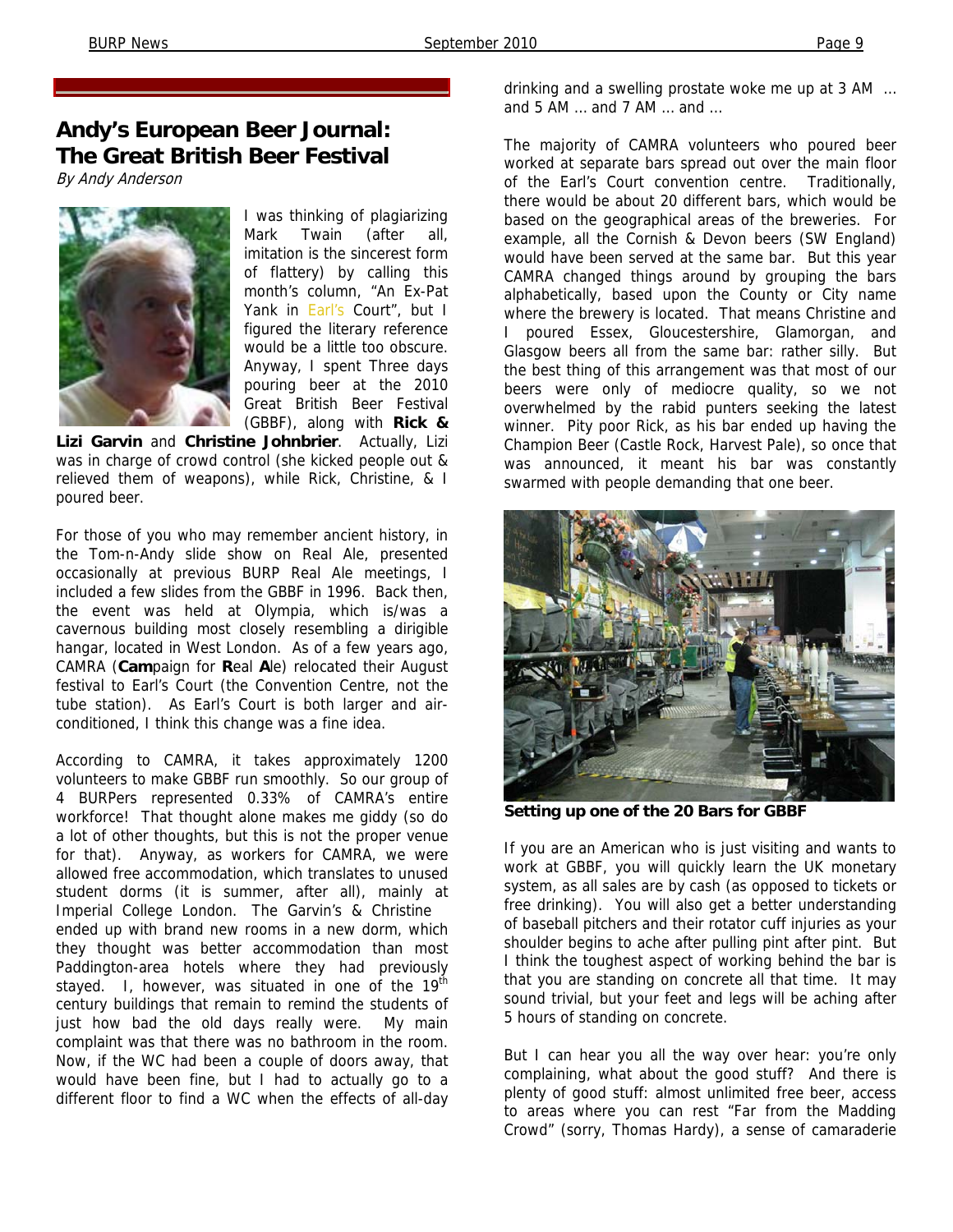with your fellow CAMRA workers, an education on beer stillage and conditioning, and an opportunity to learn how British Real Ale is evolving (less huge companies, more paler beers, more hops, more new, smaller breweries). I honestly found it to be a great experience, but I was happy to go back to work at my real job the next week, if only to catch up on my rest  $\odot$ 



**Consumption time!** 

Anyway, that's it for this month. If you have any followup questions, you can always reach me via email. Similarly, if you have ideas for columns, please drop me a line. In the meantime, I think it's time for another pint of research ☺

Cheers, Andy Andybrews@gmail.com

PS Photos courtesy of Rick Garvin

#### **BURP 10 and 20 Years Ago**

Compiled By Bill Ridgely

#### **20 Years Ago, Sep 1990**

There have only been two Mid-Atlantic States Homebrewers CampOuts (MASHOUT's) held outside the state of MD. The first of these was the 3rd MASHOUT, held in Virginia Beach, VA on September 15-16, 1990 and co-sponsored by BURP and the Hampton Roads Brewing and Tasting Society (HRBTS). This was a unique event in the annals of MASHOUT, held at a commercial campground (the Holiday Travel Park) and

featuring two commercial brewery tours (19th Street Brewery and Virginia Brewing Co), a crab feast, a swim in the ocean, and (well, not quite as unique), a thunderstorm of biblical proportions. Campers from BURP, HRBTS, and the James River Brewers in Richmond were all welcomed by a huge banner painted by HRBTS member **Bruce Rader**. Two bushels of succulent crabs were procured and steamed onsite by **Harvey Collins**, also from HRBTS. Club Vice President (and now fellow BURPer) **Lyle Brown** contributed a keg of his fine "Wheatpils" (which was excellent with the crabs). Other homebrews were in abundance as well, and our friends **Jim Kollar** and **Wolfgang Roth** from Virginia Brewing Co contributed a keg of "Gold Cup Lager", their flagship product, to the festivities. The brewery tours were rather interesting in that a huge knowledge gap existed between the "brewmaster" at 19th Street (described as a "likeable young fellow with a fashion accessory", who seemed totally clueless about the finer points of the brewer's art), and true brewmaster **Roth** at VBC, a well respected professional. The fruits of their labors bore this out. The extractbased product at 19th Street was, at best, insipid and, at worst, downright sour. Back at the campground, more traditional activities like the evening jam session took place, featuring BURPers **Pops Popenoe** on fiddle, **Al Lowry** on guitar, and HRBTS' **Chris Jones** on harmonica and washtub bass. Campers awoke Sunday morning to coffee jointly provided by **Bruce Rader** from HRBTS and **Bob Barker** from James River. An excellent time was had by all, with special kudos going out to BURPer **Dick Roepke**, who made the VA Beach camping arrangements and HRBTS president **Mike Flippen**, who arranged brewery tours and took care of many other event details.

A mere week after MASHOUT, BURPers held their regular monthly meeting at the home of **Rod & Masako Rydlun** in Potomac, MD. This was a combined event with the DC-area Malt Whisky Society and the Bentley Drivers Assn, of which Rod was a member in good standing. **Doug Battenberg** and **Rebecca Aronson**  of the Whisky Society led off the event with a tasting of excellent single malts from throughout Scotland. After this fine start to the day, BURPer **George Rivers** conducted an informal tasting of the "Microbrews of the Washington Area", which included products from Olde Heurich, Oxford Class, Old Dominion, and Virginia Brewing (the last not technically in the DC area but close enough). Amazingly, this was followed by another commercial tasting, this time of Oktoberfest beers, sponsored by **Mark Weiner** of Berose Liquors in the District. Six festbiers were featured, including two from the U.S. (represented by Olde Heurich and Red Hook), three from Germany (including Spaten, Hofbrauhaus, and Kulmbacher) and one from Norway (Jubilee Ale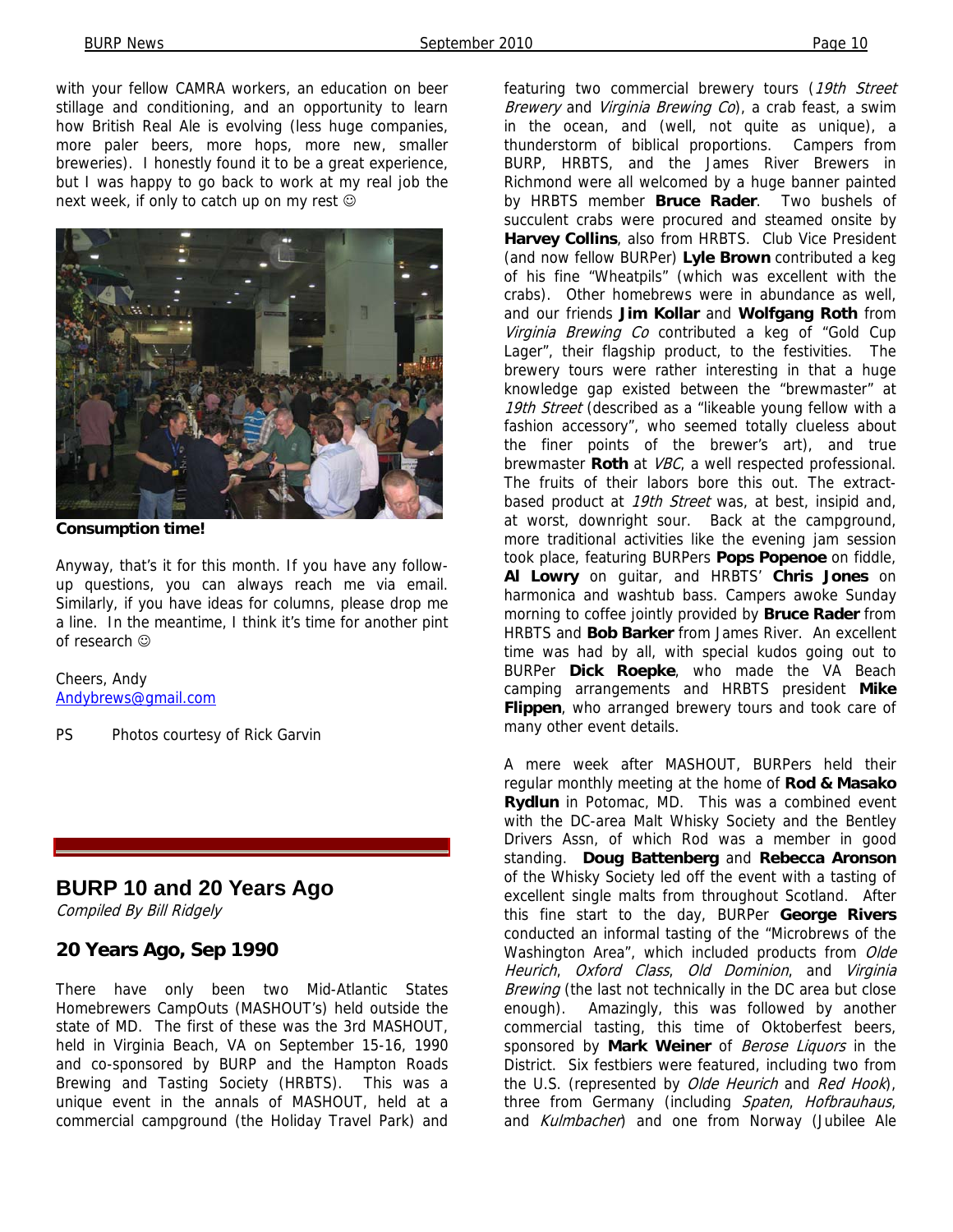from *Aass*). While the commercial beers were excellent, homebrew was not forgotten. Fruit beers seemed to be a theme this time, highlighted by the contribution of "Brewers of the Month" **Jim Dorsch** and **John Gardiner**. Their "Cherry Smash" used the brewing kit provided by the club with the addition of fresh cherries in the secondary. **Bert Tagge** complimented this with his own much drier cherry beer, and your humble compiler completed the "fruity" festivities with a cherry stout and the raspberry ale brewed as a demonstration at a previous BURP meeting. The meeting wound up with a festbier competition, won by your humble compiler with his partial mash "Franconia Fest".

Enough BURP activities for the month? Not at all! We completed one of the most beer-infused 30 days in BURP history with a special "BURP/Bass Bash" at *Henry* Africa's in Old Town Alexandria, co-sponsored by the club and British beer importers Dorf & Stanton. BURPers had a chance to meet (and try out their homebrews on) Bass brewmaster **Arthur Seddon**, who gave a great presentation of the history of the brewery and technical details on creating its flagship product. The report on the event by **John Gardiner** (titled "Safari, So Goodie") was classic fare from BURP's Frugal Brewer.

The September 1990 issue of BURP News featured a great beer travelogue on Flanders by **Dick Lindstrom**, a fine tutorial on beginning brewing (with two recipes) by **Jim Dorsch**, and Part 2 of **George Rivers'** recollections of his trip to the Czech Republic. In this issue, George addressed the finer points of beer service in Czech pubs as well as his visit to Pilsen, home of the world's most popular beer style. Rounding out the issue was the **Jim Dorsh** "Whole BURP Catalog", in which Jim introduced the new book by **Jack Erikson**, "Brewery Adventures in the Wild West.

#### **10 Years Ago, Sep 2000**

The September 2000 BURP meeting, held at the home of **Pat and Janet Crowe** in Annandale, VA, was the annual club Oktoberfest. In honor of the occasion, the meeting led off with an educational session conducted by **Tom Cannon**, **Bill Madden**, and **Steve Marler**. The session featured a tasting of commercial examples, both from Germany (including the incomparable Spaten Oktoberfest) and the U.S. Following the session and a quick round of "Ein Prosits", BURPers settled in for a fine Oktoberfest celebration, featuring an incredible variety of excellent commercial and homebrewed beers. Representing the former was a keg of Weizen contributed by Cap City Brewing Co's **Bill Madden** and a keg of Pilsner Urquell contributed by the hosts. A terrific array of homebrews included festbiers brewed by **Andy Anderson** and **Bob Kepler**, an 80 Shilling

Scottish Ale brewed by **Steve Marler**, and a "very Belgiany doppelbock" (as described by meeting reporter **Tom Cannon**), the brewer of which remained unnamed. An abundance of food also honored the theme of the day, with emphasis on German sausages, several examples of which were homemade. The meeting concluded with the club's monthly homebrew competition, this time (of course) for festbier. Actually, Vienna lager was included in the competition, but all five entries turned out to be Oktoberfest beers. The judges were **Jamie Langlie**, **Wendy Schmidt**, and **Tom Cannon**. The winners, announced at meeting's end, were: 1st place, **Steve Marler** and **Bob Dawson**, 2nd place, **Andy Anderson** and 3rd place **Bill and Christie Newman**. It was a wonderful celebration on an absolutely beautiful late summer day!

The contents of the combined Aug-Sep 2000 issue of BURP News was fully covered in last month's historical column.

#### **Beer Travels in the Carolinas**

by Ben Schwalb

This summer, I went with my girlfriend and her daughter on my first beach vacation since 1981. I'm happy to report that after all this time, the Atlantic Ocean is still there. We went to Pawleys Island, South Carolina. Located about 20 miles south of Myrtle Beach, it has all of the benefits of a beachy area, such as a beach, plus many restaurants and shops, without being nearly as crowded. It also has lots of golf courses, which you can play on for merely the price of a kidney.

The town has a brewpub called Quigley's Pint and Plate. The food was good but the beer was marginal, supporting my long-held theory that the further south you go, the more difficult it is to find good locally brewed beer. The best breweries tend to be located in the colder states. It's not that brewers down south can't brew; it's that most southerners aren't interested in good beer. Beer is made to cater to the public, not to try to educate their palates. The lack of public interest in the brewing craft was evidenced by the fact that this place didn't even have a beer menu. In fact, when the waitress rattled off the kinds of beers they had, she didn't even call them by their names – she listed commercial "equivalents". For example, instead of listing their lager or their kolsch or their witbier, she said Budweiser, Heineken, and Blue Moon. I asked her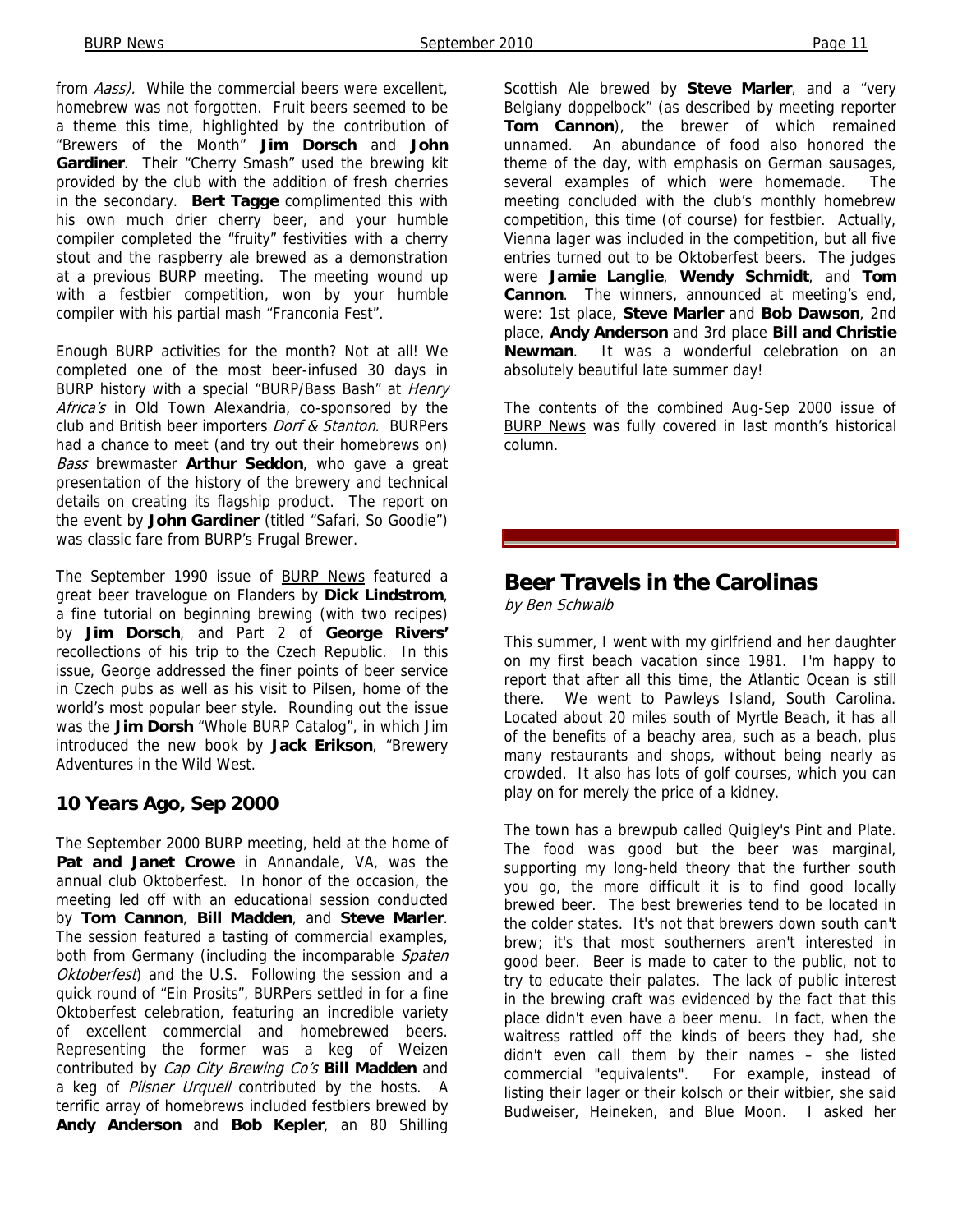which beer was the hoppiest, and her reply was, "I have no idea."

Anyway, we got samples of most of their beers. **Shakedown Wheat** was a lawnmower beer. **Neck Red** was light and dry with a few flavor molecules and a somewhat bitter aftertaste. **Summer Pilsner** was dark, nutty, smooth and light. It tasted like it had Munich malt in it (the brewer later confirmed this). **Swamp**  Fox IPA had a somewhat hoppy aroma and a pretty good hoppy flavor. **Peach Wheat** had a nice, very peachy aroma and a pretty good peachy flavor. **White** had a fairly good fruity aroma and flavor. I talked to the brewer after dinner. His name is **Josh Quigley**, and he's been brewing professionally for 20 years. He opened this place in 2007. He uses a 7-barrel system. There are a couple of oak barrels in the brewhouse, and during the winter he will occasionally age an IPA or a stout in them. He used to brew at the Liberty Steakhouse and Brewery in Myrtle Beach, and he won a few medals at the Great American Beer Festival around 1997.

One day we drove to a shopping center in North Myrtle Beach called Barefoot Landing. We had lunch at Bully's Pub and Grill. They had 32 beer taps, most of which were crap, but there were a few good ones such as **Dogfish Head 90 Minute** and **Flying Dog Pale Ale**. We got a **New Belgium Ranger IPA** (I don't believe New Belgium beers are available in Maryland). It had a nice hoppy aroma and flavor with light body. We also got a bottle of **Orange Blossom Pilsner**, made by South Carolina's own Thomas Creek Brewery. The orange blossom honey it's made with gave it a good light, refreshing, somewhat fruity flavor. Prices were very reasonable considering it was a touristy restaurant.

On our way home, we stopped in Fayetteville, North Carolina for lunch at a brewpub called the Huske Hardware House Brewing Company. The place was a hardware store from 1904 to 1970, then changed hands several times, and was turned into a brewpub in 1996. Imperial pints are only \$2 on Mondays, and it happened to be Monday! **Rusty Nail Pale Ale** (4.9% ABV) had a good hoppy, nutty aroma and a pretty good hoppy flavor but very light body. **Farmhouse Ale** (6.7% ABV), a biere de garde with spices, had a good estery, fruity aroma and a good smooth, somewhat fruity flavor. **Sledgehammer Stout** (6.2% ABV) had a good roasty, chocolaty aroma and flavor with a full body and creamy head provided by flaked oats and lactose. The brewer, **Julie Baggett**, who had originally intended to be a plastic surgeon but was steered into brewing by the beer gods, is the only professional female brewer I've met outside of Belgium. She gave us a tour of the glass-

enclosed brewhouse that sits in the middle of the restaurant. She does not filter any of the beers, but uses isinglass to help clarify them. There is no mill, so she dumps sacks of previously milled malt directly into the mash tun. Behind the bar there is a long, narrow room that holds the serving tanks, which feed the taps via underground glycol-chilled lines. Julie is a "minister" of the Beer Church (http://www.beerchurch.com). We got to talking about several brewing topics, and I brought in the one leftover homebrew from the trip so she could taste it. She noticed the Brettanomyces infection right away. She then gave me a bottle of peracetic acid, which is kind of like handing someone with halitosis a bottle of Listerine, but I was grateful because peracetic acid is difficult for homebrewers to obtain.

#### **BURP Prosperity Report**

By Mark E. Hogenmiller, Minister of Prosperity



**PayPal –** It is successfully up and running for Membership renewal. Save time and postage - renew your membership via PayPal.

**Merchandise News** - We still have the following available: BURP Lapel Pins - \$3 (make great exchange gifts while pub crawling)

BURP Titanium Bottle Openers (last a lifetime) - \$8.50 BURP Baseball Caps (Blue or Tan) - \$13.50 See me at the next meeting to purchase merchandise.

Due to the sensitive nature of the Treasury reports and the newsletter being in the public domain, Treasury Reports are now posted at the member's only BURP financial page on the club's web site.

BURP members are reminded that all expense submissions must include details. Required details are date, exact amount, detailed item description, any special circumstances, and name of person to be reimbursed. Event coordinators should maintain a spreadsheet for their project. Correspondence can be sent to me at prosperity@burp.org.